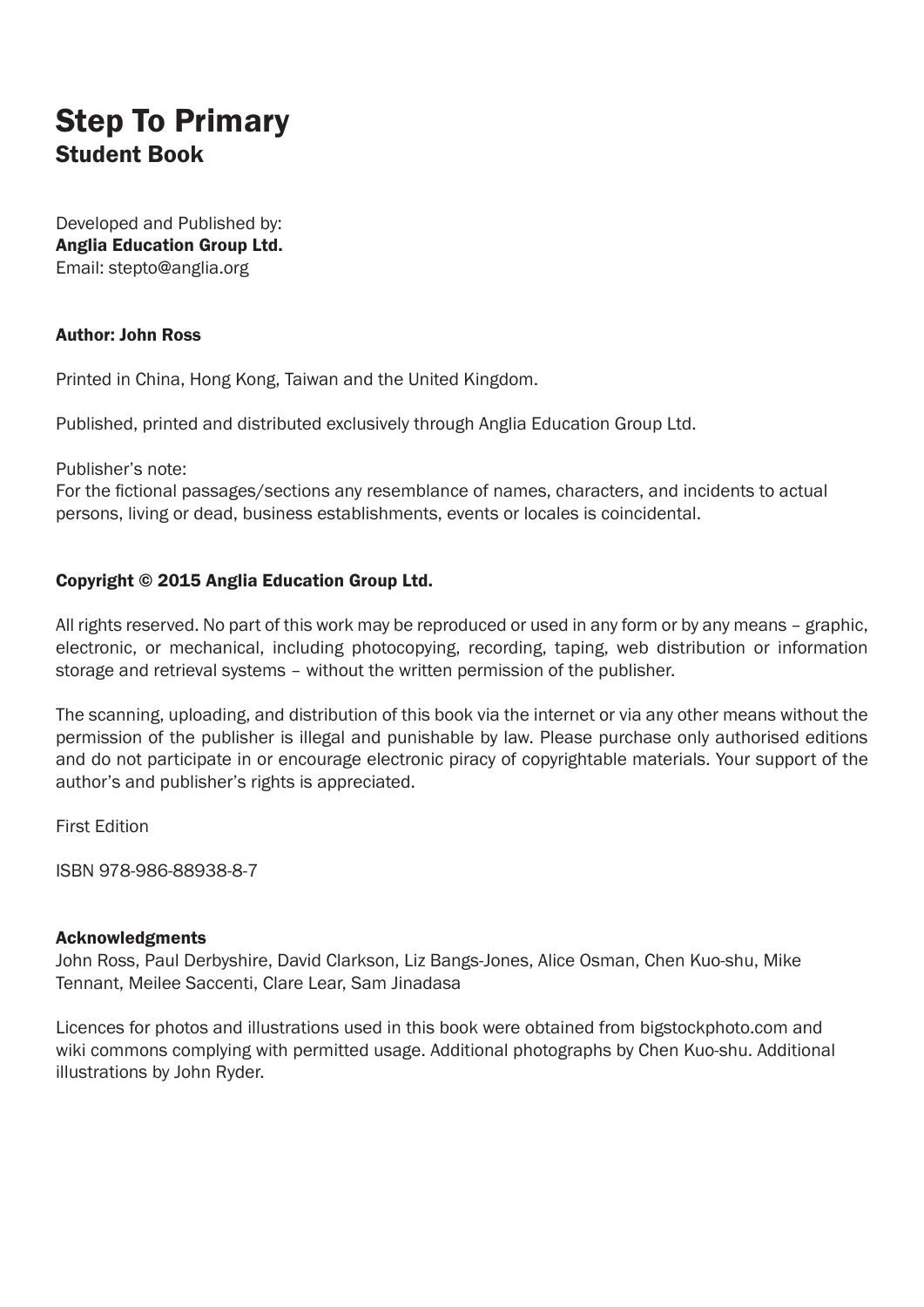# **CONTENTS**



## **Introduction**

Contents (2–3), Introduction to the Preliminary Examination (4), Classroom Language (5), British English & American English (6–7),



## **Unit 1: Family**

Vocabulary: Family (8), Grammar – has/have(got) (9) Three Families (10), Speaking Task 1 (11), Section H (12), Listening and Vocabulary: Toys (13), Grammar – present simple and present continuous (14), Section A (15)

# **16**

## **Unit 2: Time**

Vocabulary: Months (16), Dates (17), Telling the Time (18), Peter's School Day / L1 (19), Around the World / Karen's Busy Week (20), Prepositions and Colours (21), Section B / Telling the time (22), Review Crossword (23)

### **24 Unit 3: Outdoors**

Vocabulary: In the Garden (24), Prepositions and Personal pronouns (25), Vocabulary: Clothes (26), Section B / Odd Word Out (27), Possessives (28), Vocabulary: Pets (29), Section E (30), Shapes and Colours (31)

### **32 Unit 4: School**

Vocabulary: In the Classroom (32), Schools around the World (33), Vocabulary: Sports (34), What's your Favourite Sport? (35), L3 / Which sport? (36), Section G – Writing Emails (37), Speaking Task 1 (38), Review Crossword (39)



## **Unit 5: Our House**

Vocabulary: In the House (40), Vocabulary / Section E (41–42 ), Grammar Practice (43), Section A (44), Speaking Task 1 (45), Section E, Dates (46), L1 (47)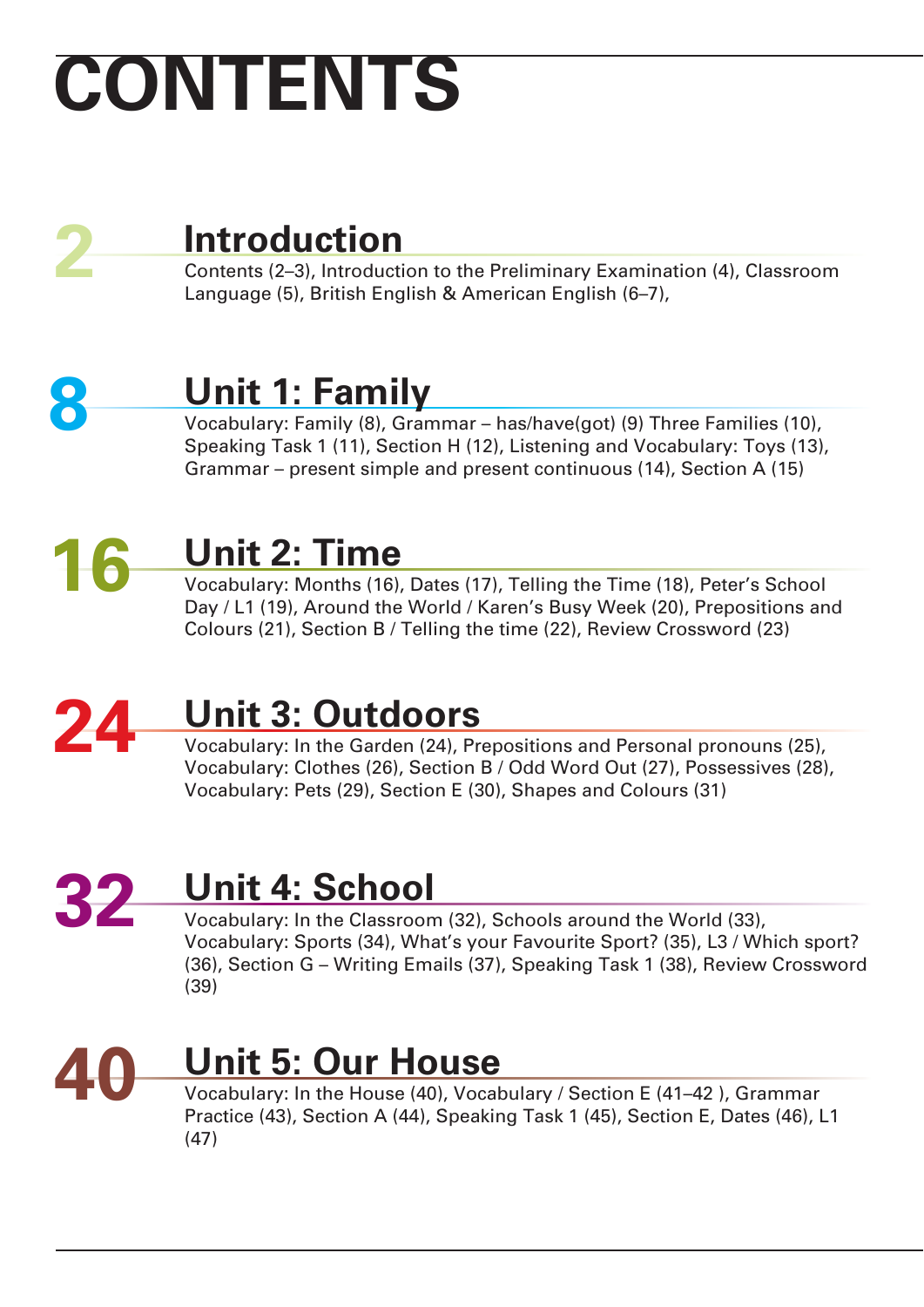### **48 Unit 6: Jobs**

Vocabulary: Jobs (48), L2 /L3 (49), Section F (50), Jobs and Workplaces (51– 52), Prepositions (53), Plurals / Sec C (54), Review Crossword (55)

# **56**

# **Unit 7: Food**

Vocabulary: Food (56), Section H & L2 (57), Section B (58), Speaking Task 3 (59), Drinks (60), Section F (61), Section H (62), Section E (63)

# **64**

### **Unit 8: In the City**

Vocabulary: Places in the City (64), Section A (65), Grammar / Times (66), Section G (67), Section C (68), Speaking Task 2 (69), Speaking Task 3 (70) Review Crossword (71)

### **72 Unit 9: In the Countryside**

Vocabulary: In the countryside (72), Section H & L2 (73), Vocabulary: Parts of the Body (74), Vocabulary: Animals (75), Vocabulary: Animals in the Sea (76), Sections G (77), Section B & H (78), Talking about Yourself / L1 (79)

# **80**

## **Unit 10: Transport**

Vocabulary: Transport (80), Section A (81), Question Words / Prepositions (82), Section H (83), Telling the Time / L2 (84), Section E / plurals (85), Section C Test Practice (86), Section H Review Crossword (87)

### **88 Anglia Sample Paper** Listening Paper (920), Reading & Writing Paper (93), Speaking Test (102)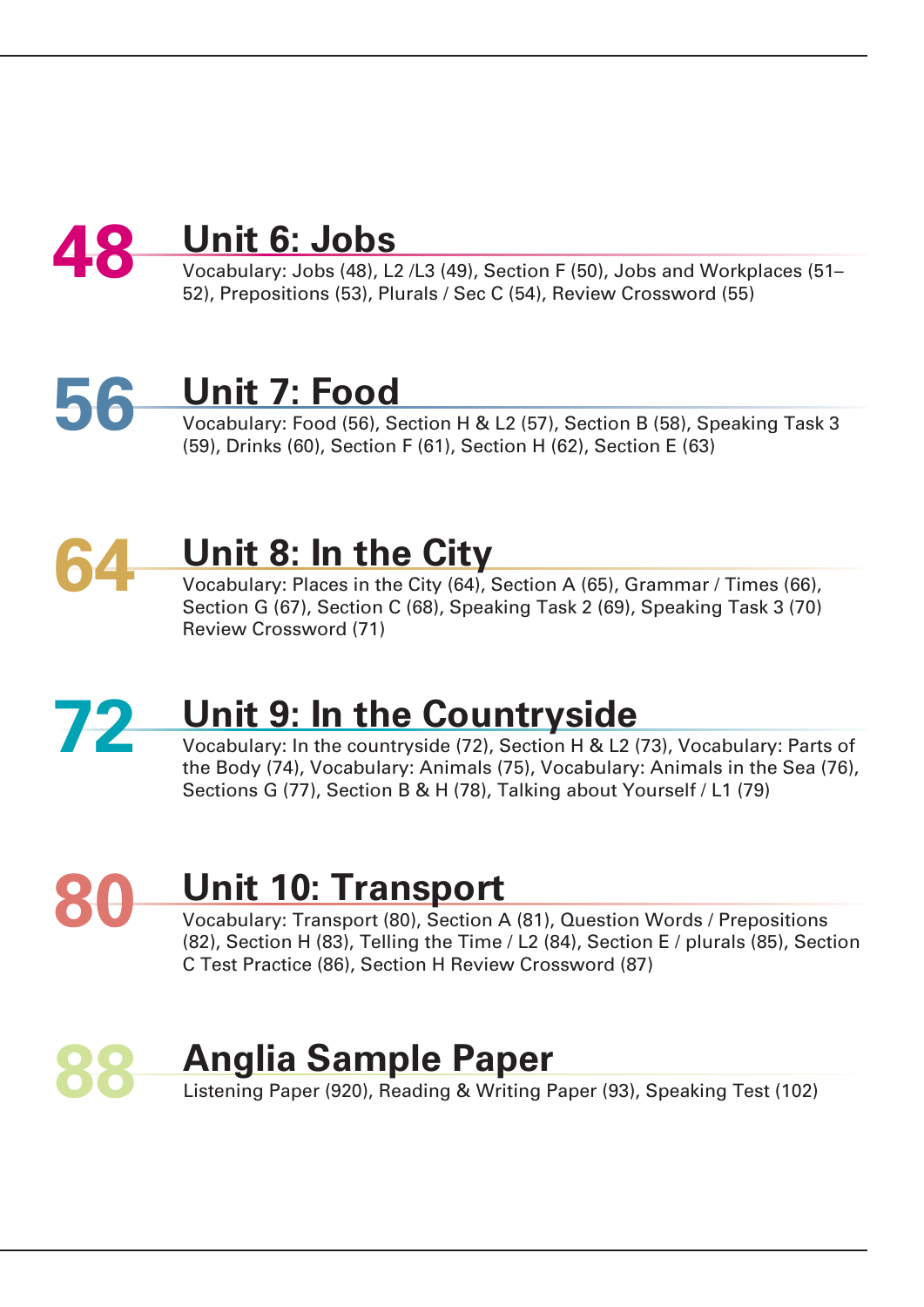

### **Vocabulary**







#### **Vocabulary: In the Classroom**

Write the highlighted words under the correct picture. **1**

The student is writing on the blackboard.

This is my teacher's desk. There's a **computer**. You can also see a **pen**, a book and a phone.

There are three **pencils** and a **rubber.** 

It's a classroom. You can see students and a **teacher.** There's a **clock** on the wall. There's also a big picture on the wall. The picture is of a girl.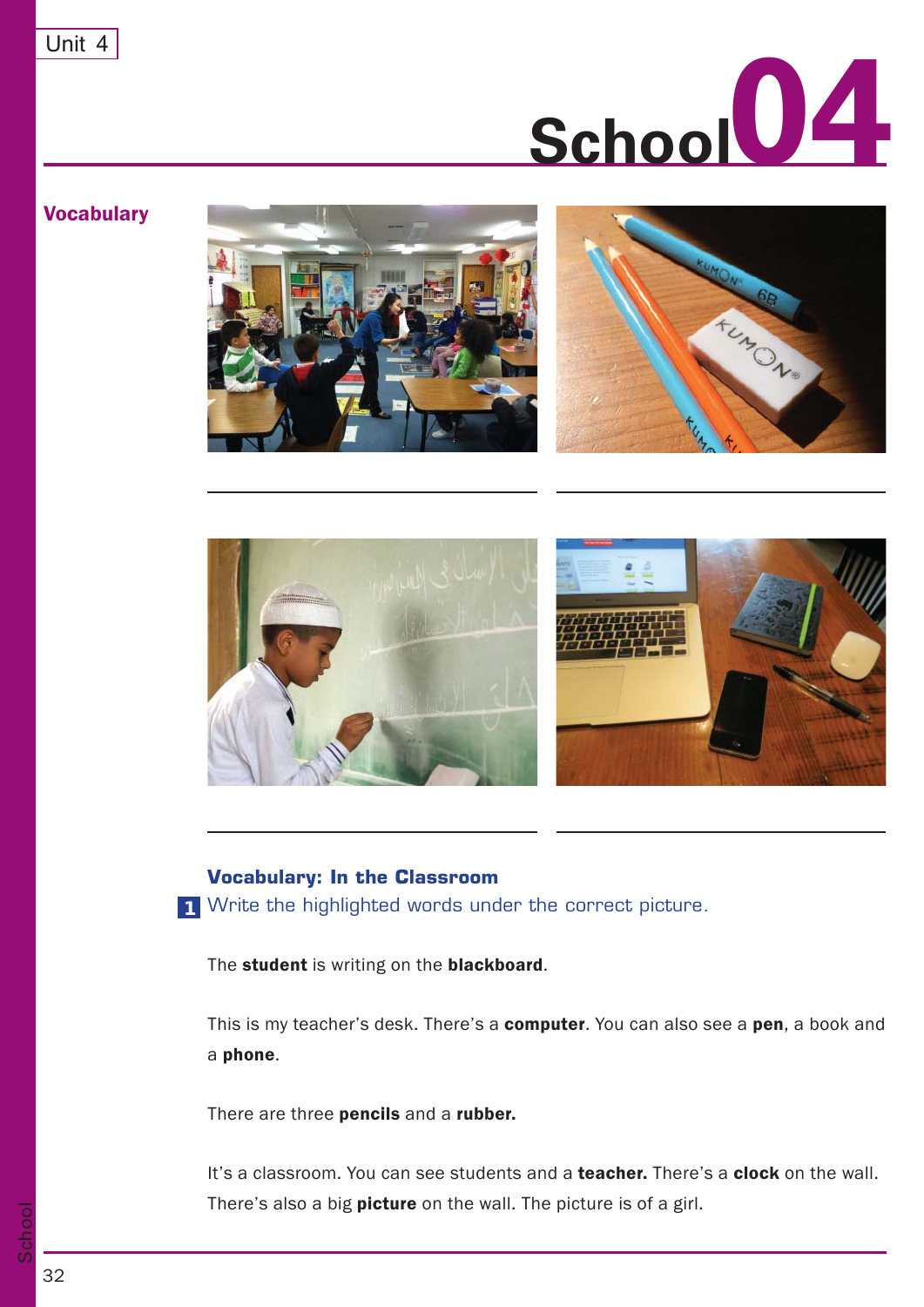#### **Schools around the World**

Match the pictures and sentences. Read the sentences and write 1 to **1** 10 on the pictures.

















- 1. The girls are walking to school. It is raining.
- 2. The girls are cleaning their classroom. They clean it every day.
- 3. The classroom is not very good but the students are happy.
- 4. The boys are reading.
- 5. It's snowing. The students are playing in the snow.
- 6. The students are taking an exam. The exam is on a computer.
- 7. The boy and girl are writing a story.
- 8. The girl is doing homework.
- 9. The four girls are talking and eating lunch.
- 10. This is my school lunch. Mmm, I love chicken.

School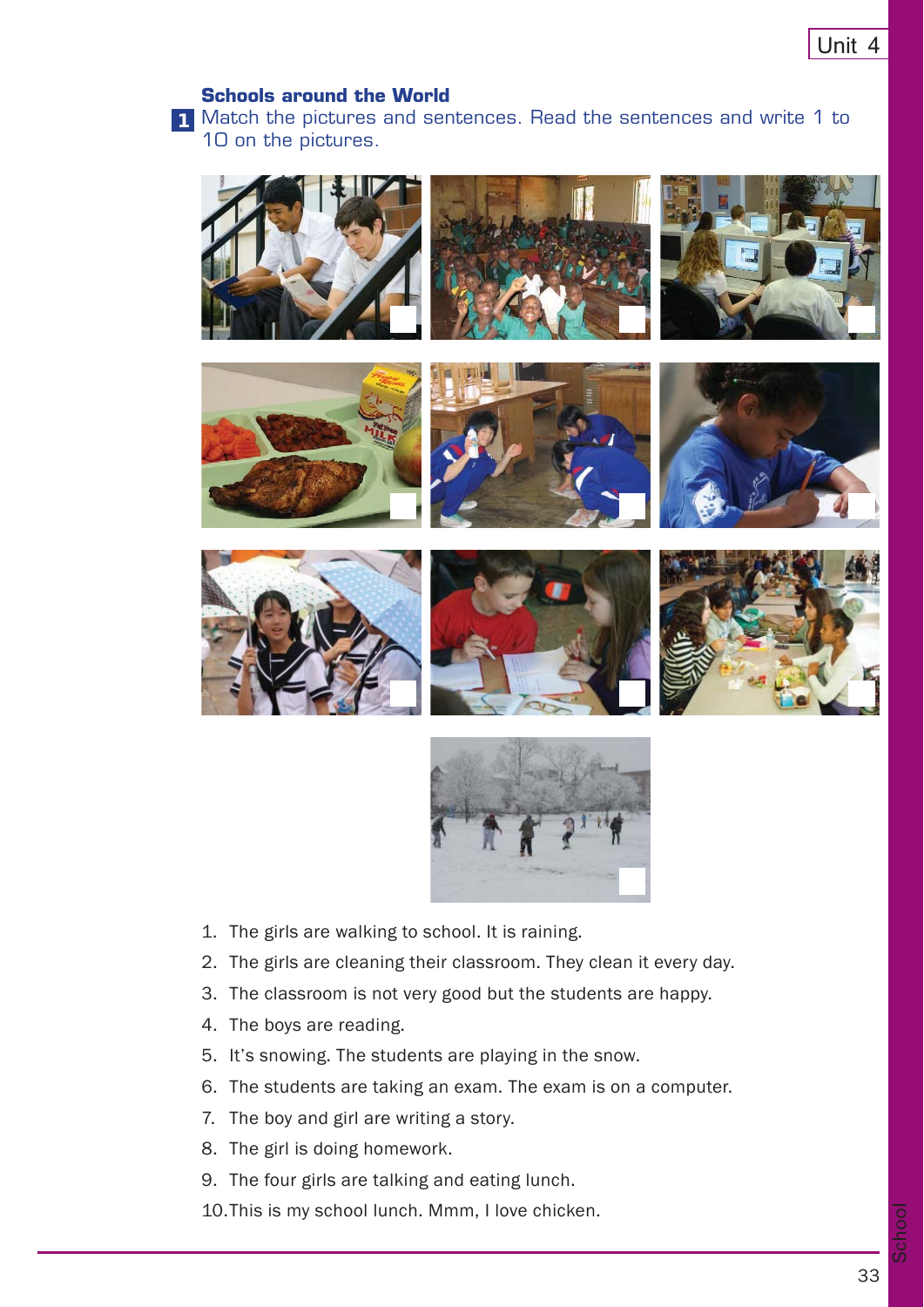### Vocabulary

**Vocabulary: Sports**















Write the highlighted words in sentences 1–8 under the correct pictures. **1**

- 1. The boy is playing tennis.
- 2. I like jumping and hitting the ball! I love volleyball.
- 3. Many Americans like baseball.
- 4. Football is England's favourite sport.
- 5. My sister plays **basketball**. She is very tall.
- 6. On sunny days we like to go swimming.
- 7. I like walking but I don't like running.
- 8. What are those men doing? They're fishing.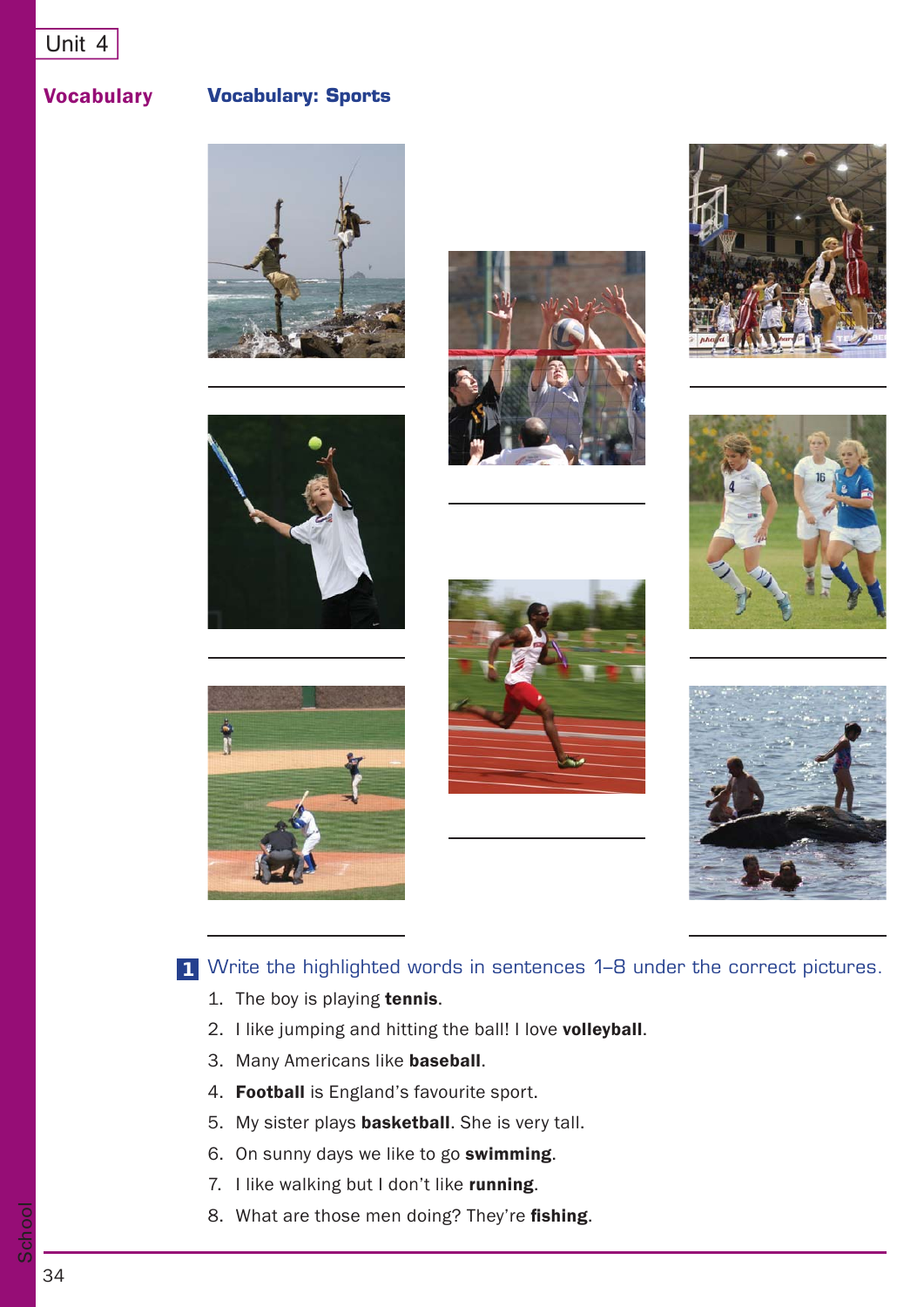#### Listening and Speaking **What's your favourite sport?**

Listen to the conversations then practise them with a classmate. **1** Wendy: What's your favourite sport? Is it swimming? George: No. I like swimming but football is my favourite. What about you? Wendy: I like tennis best. George: Where do you play it? Wendy: At school.

Anne: What's your favourite sport? Is it running? Peter: No. I like it but basketball is my favourite. What about you? Anne: Volleyball is my favourite sport. Peter: Where do you play it? Anne: At the park.

Mary: What sport do you like best? Is it fishing?

Chris: No. I like it but football is my favourite. What about you?

Mary: I like basketball best.

Chris: Where do you play it?

Mary: At home.

### Read the conversations and answer the questions below. **2**

| 1. George's favourite sport is      |                  |                |
|-------------------------------------|------------------|----------------|
| A. swimming                         | <b>B.</b> tennis | C. football    |
| 2. What is Peter's favourite sport? |                  |                |
| A. basketball                       | B. running       | C. volleyball  |
| 3. Anne plays volleyball at         |                  |                |
| A. home                             | B. school        | C. the park    |
| 4. Chris' favourite sport is        |                  |                |
| A. basketball                       | B. football      | C. fishing     |
| 5. Where does Mary play basketball? |                  |                |
| A. At school                        | B. At home       | C. At the park |
|                                     |                  |                |

School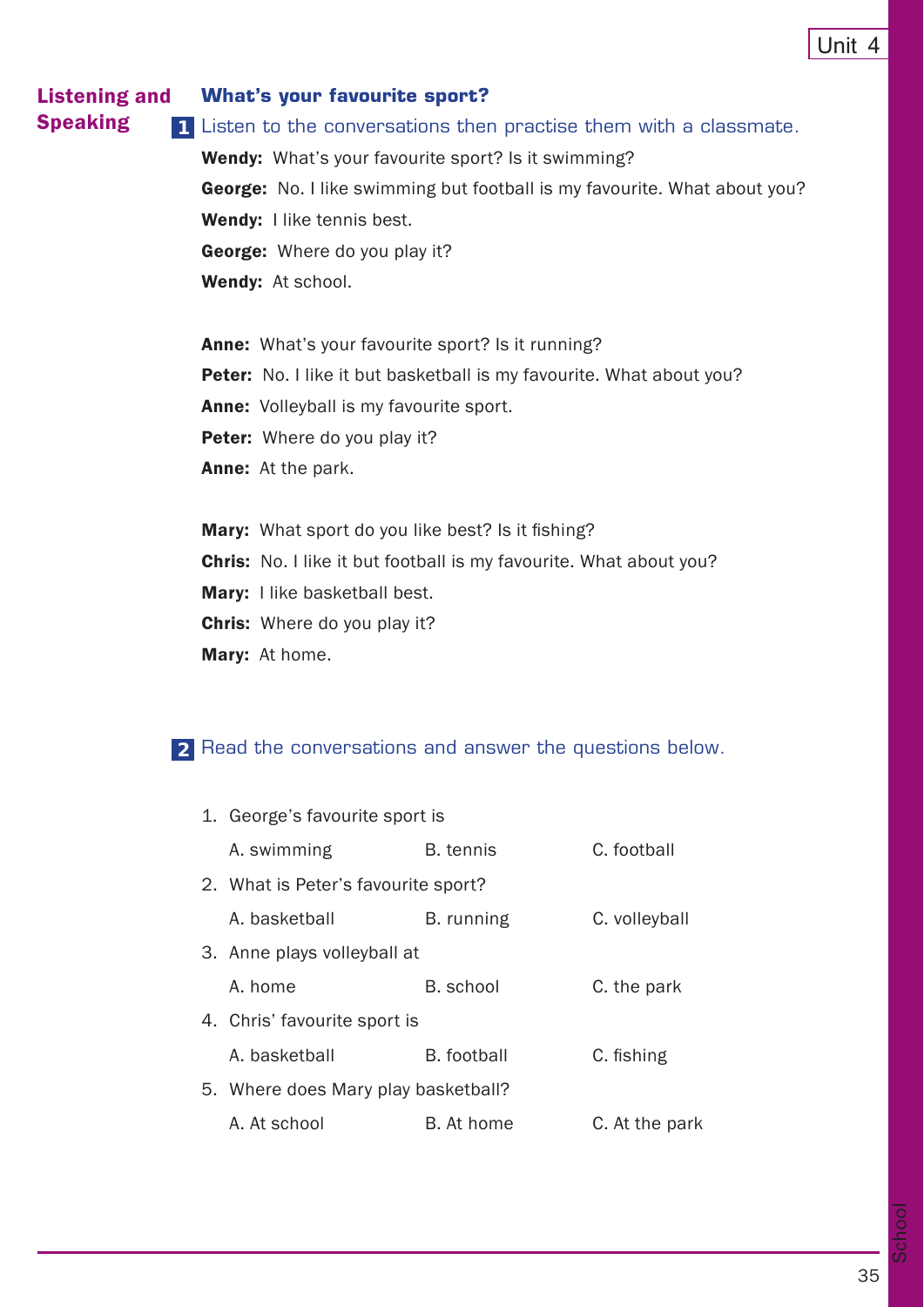

#### **Vocabulary**





### **Vocabulary: Food**

Write the highlighted words under the pictures. **1**

- 1. Can I cook? Yes, I can cook an egg.
- 2. My mother drinks tea with sugar and milk.
- 3. I usually eat sandwiches for lunch. My mother makes them every morning.
- 4. Do you like chicken? Do you like chicken legs?
- 5. My friends call me Rabbit because I like eating carrots.
- 6. On Fridays we usually eat fish and chips.
- 7. For breakfast I have toast with **butter**.
- 8. My sister likes brown **bread**, but I like white bread.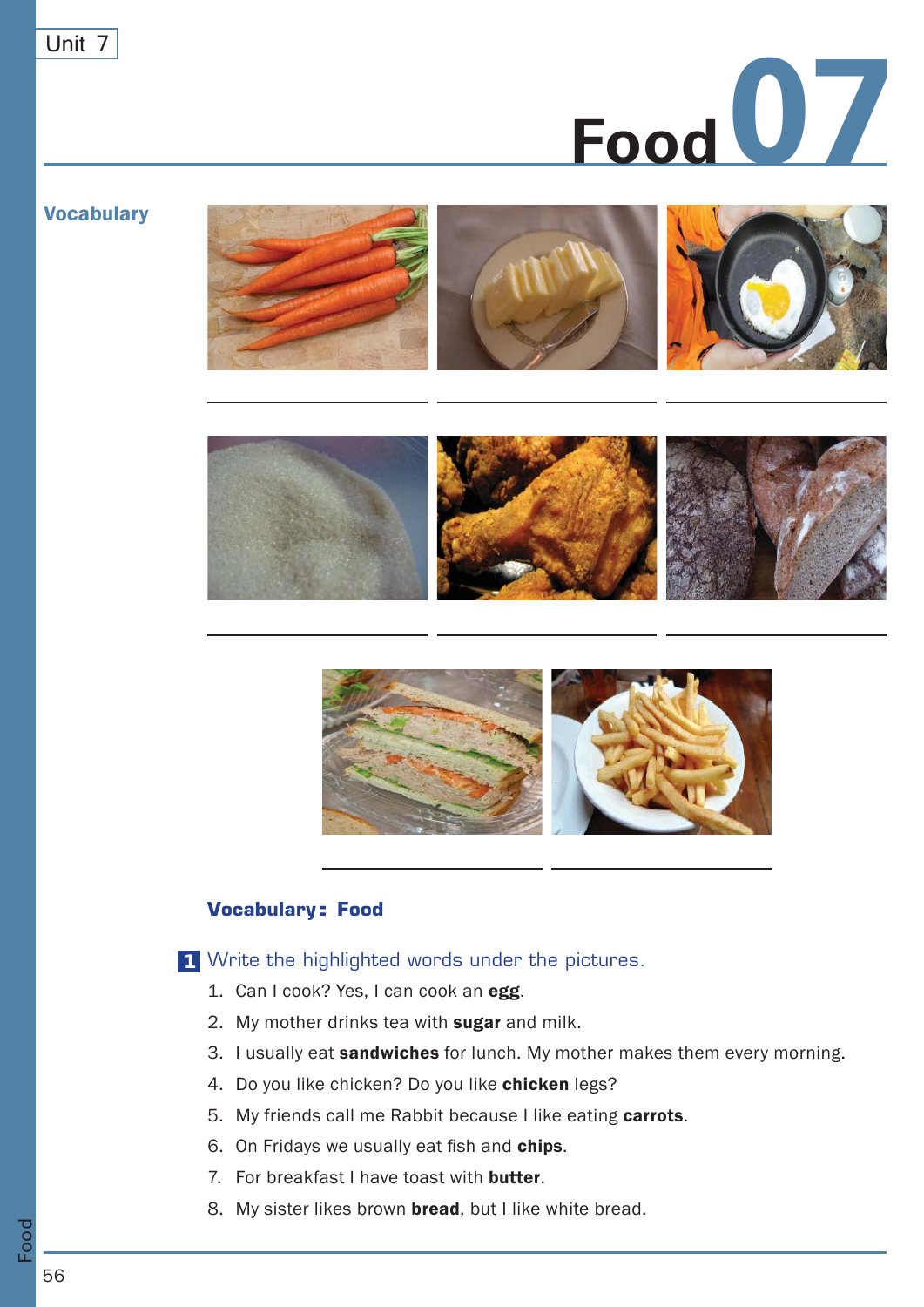#### Listening & Reading **<sup>1</sup> Section H and L2 Practice** 1 Listen to the following story. Put one word in each of the gaps.

Welcome. This is (e.g.) our house. Come with me. This is the living room. My brother is watching telly and  $(1)$  sweets. This is the kitchen. It's (2) favourite room. Mum is making biscuits. She makes them with sugar, (3) and eggs. There (4) some salad on the table. There are also some (5) in the bowl. Do (6) want a sandwich? Okay, I'm going to (7) a sandwich. There's some bread (8) that cupboard. Oh, no, there's some butter but no bread. Let's  $(9)$  to the supermarket. I want to buy some bread. The supermarket is near our house. Let's ride our (10) there.

### Choose the correct answer for these questions. **2**

| 1. What is the brother eating? |                       |             |
|--------------------------------|-----------------------|-------------|
| A. biscuits                    | <b>B.</b> sweets      | C. salad    |
| 2. What is on the table?       |                       |             |
| A. sugar                       | B. milk               | C. salad    |
| 3. What is in the bowl?        |                       |             |
| A. apples                      | B. bread              | C. salad    |
| 4. Where is the butter?        |                       |             |
| A. bowl                        | B. table              | C. cupboard |
| 5. Where are they going?       |                       |             |
| A. restaurant                  | <b>B.</b> supermarket | C. home     |

### **Spelling Practice**

Unscramble the food words.

| 1. aizpz     | 4. gge      | 7. esheec |
|--------------|-------------|-----------|
| $ 2.$ ckae   | 5. ekcchni  | 8. asugr  |
| 3. gahebmrur | 6. sdinwcah | 9. fshi   |